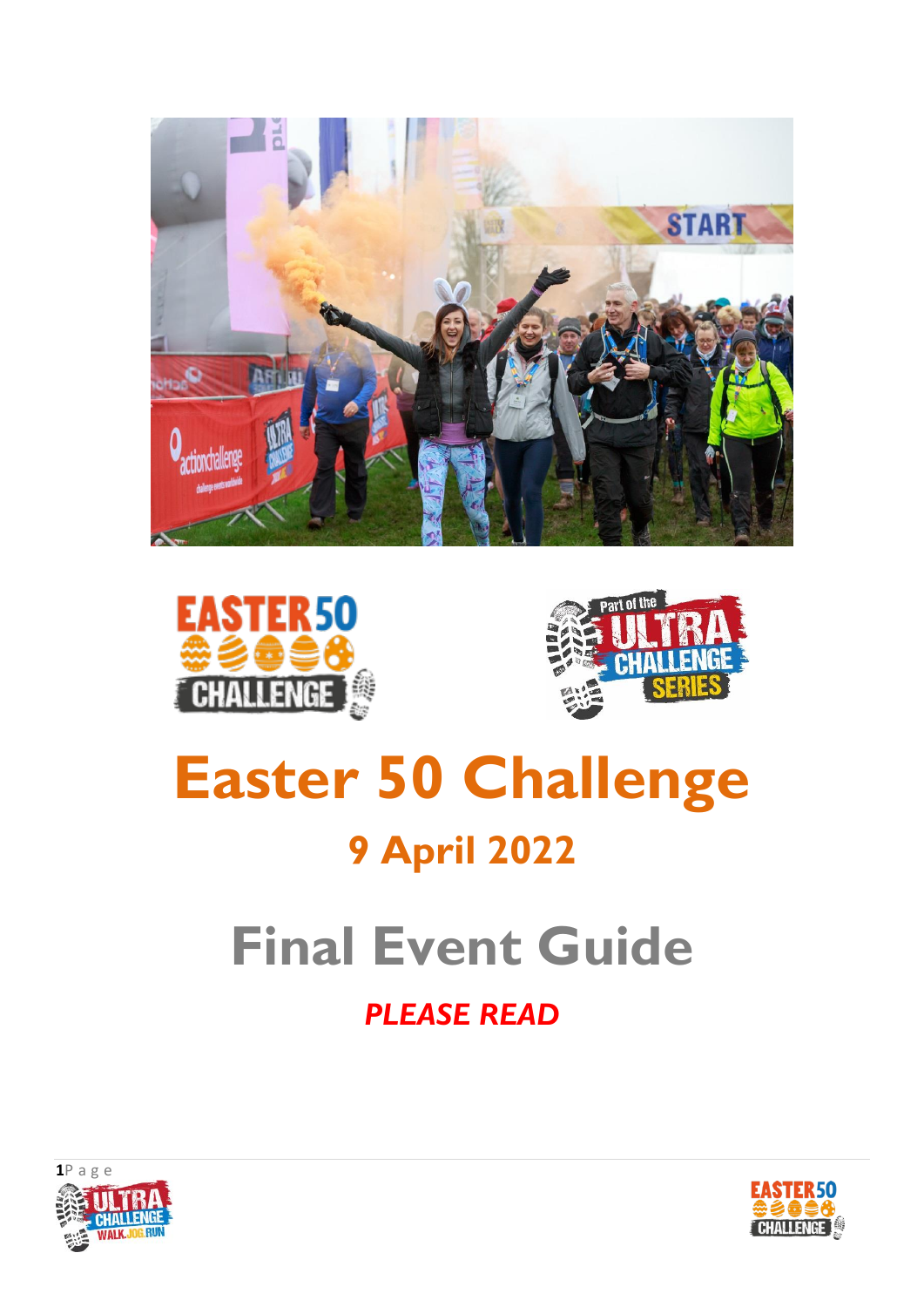**The Easter 50 Challenge is back! After 2 years of Covid cancellations we can't wait to get back to Windsor! With over 1700 participants - it's going to be a great event! This 'Final Event Guide' helps with your planning, and please read it alongside other material within the 'App' or Participant Area of the Ultra Challenge website.** 

# **CHALLENGE APP**

The **'Event App'** is now available. Firstly – if you have not yet downloaded it – go to either the Apple or Google Stores, search '**Action Challenge'** and download the main App. Follow the instructions - then, on the front screen (or go to **'Load New**' in the burger menu if you already have the base App installed) - enter the Reference Code **EC2022 –** which downloads all the info for the Easter 50 Challenge.

The App gets updates in the lead up to the Challenge, including the latest route maps - so make sure you have it on your phone!

#### **In the APP you will find:**

- Final Event info Final Event Guide & Briefing video & Start Time list
- $\bullet$  Info on how to 'manage your place' cancellations, deferring or amendments
- Optional Extra booking (parking / shuttle buses)
- **Travel advice & Route Maps & Rest Stop info**
- Kit Lists  $+$  Much More.....

#### **You can view the App Info on a Computer:**

- Go to [www.web.vamoos.com/login](http://www.web.vamoos.com/login)
- Enter User ID as ACT
- Enter EC2022 Passcode (same as mobile App above)

The Participant Area on the Ultra Challenge website also holds some of the key info:

#### **[CLICK HERE FOR Participant Area >>>](https://www.ultrachallenge.com/participant-area/easter-50-challenge-participant-area/)**

# **KEY PRE-EVENT INFO....**

#### **Start Times**

For anyone who registered before 8 March 2022, you should have received your official allocated start time - sent via **EMAIL** today - Wednesday 8 March 2022.

We've allocated a start time as close as possible to the slot selected when registering – and at most (in a few instances only) there may be a half hour difference from that original choice.



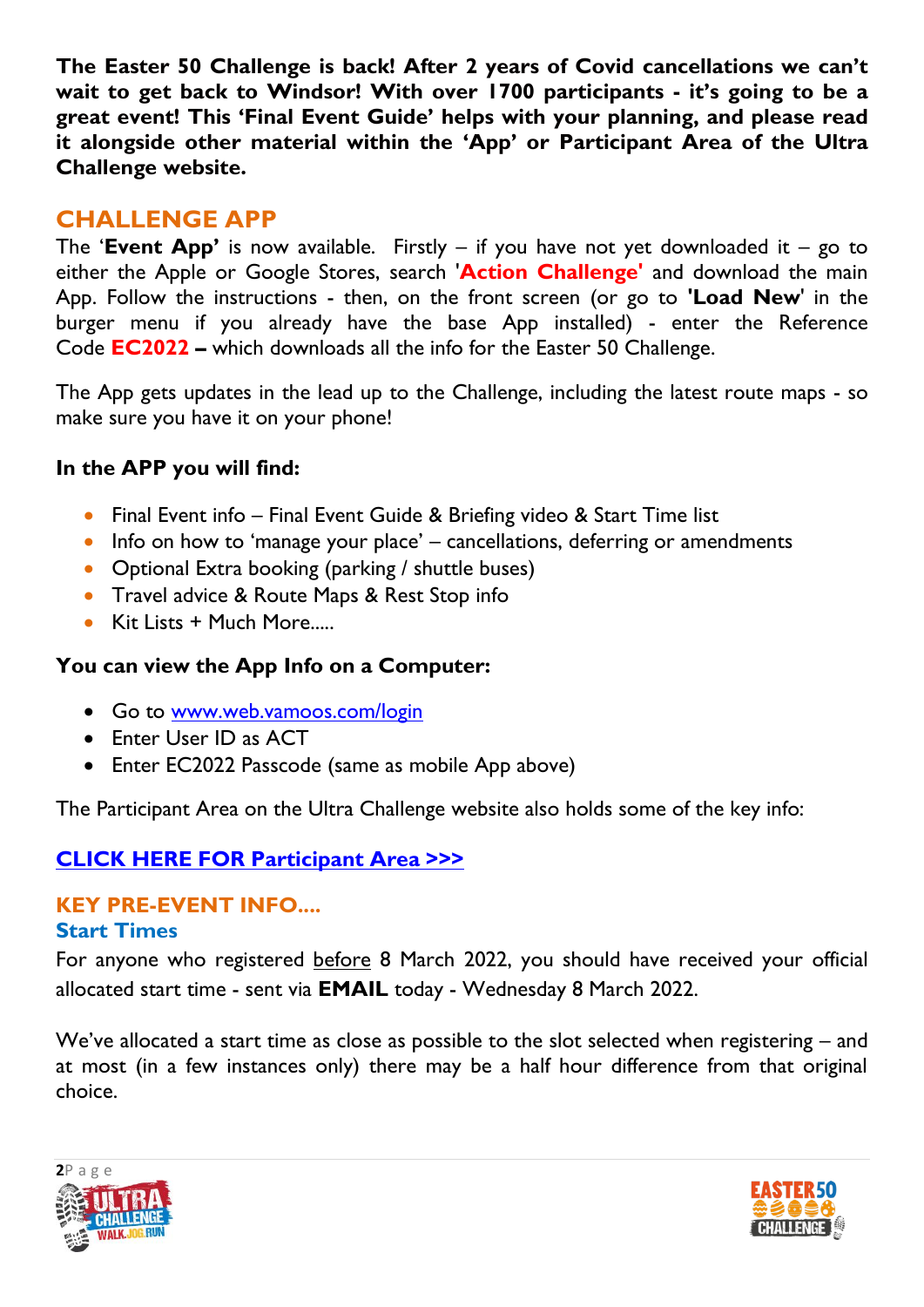If you signed-up as a Team - members will be allocated the same start as the Team Captain. If you've **NOT** received your start time Email by **6.00pm Wednesday 9 March** check your 'junk' inbox first - and then check that your name is on the Start Time List (which is in the App). If it is, your Start Time is detailed there, and there's no reason to worry or contact us – as that time will be confirmed on your **E Ticket**.

If your name is **not** on the Start Time List – **OR** in legitimate exceptional circumstances you'd like to request a '**Start Time Amendment'** OR there seems to be a problem with some of your Team's start times - then please complete the **ONLINE FORM** below by **5.00pm Monday 21 March** at the **latest**.

Anyone that has registered on 8 March or after, your start time will be confirmed on your event '**E-Ticket'** (which will be sent to **ALL** participants on **30 March**).

*The 'Start Windows' for the distances options are below - and the half hour allocated slots will fall within these windows. NO requests can be made for actual start times outside of these 'windows'*

- **Full 50km Challenge – 8.00am – 9.30am**
- **Half 25km Challenge – 9.30am – 10.30am**

# **[CLICK FOR START TIME AMENDMENT FORM >>](https://airtable.com/shrXp92byAMwUP4Rv)**

# **E-Tickets & Bib Number**

Your E-Ticket will be emailed on **Wed 30 March –** and you **must** bring it for registration on to the event. Ideally store it on a mobile device to save paper!

If you've **NOT** received an E-Ticket by **Monday 4 April** (check junk mail first) – there will be a 'Final Starting List' published within the Easter 50 Challenge App & Participant Area of the Ultra Challenge website - where you can check your bib number, start time and request an **E-TICKET RE-SEND**. Please **do not** email or phone to request an E-Ticket.

# **EXTRAS**

**Must be booked in advance - Bookings will close on Friday 1st April.**

# **Optional Extras:**

- **Parking** at Windsor Racecourse Basecamp (start / finish venue) £5
- **Bus Transfer** pre-challenge to Start from Slough Station £5 (Sat am)
- **Bus Transfers** back to Slough Station after challenge £5 (Sat pm)
- **Bag Storage** at Basecamp pay on the day £5 (*no booking needed*)



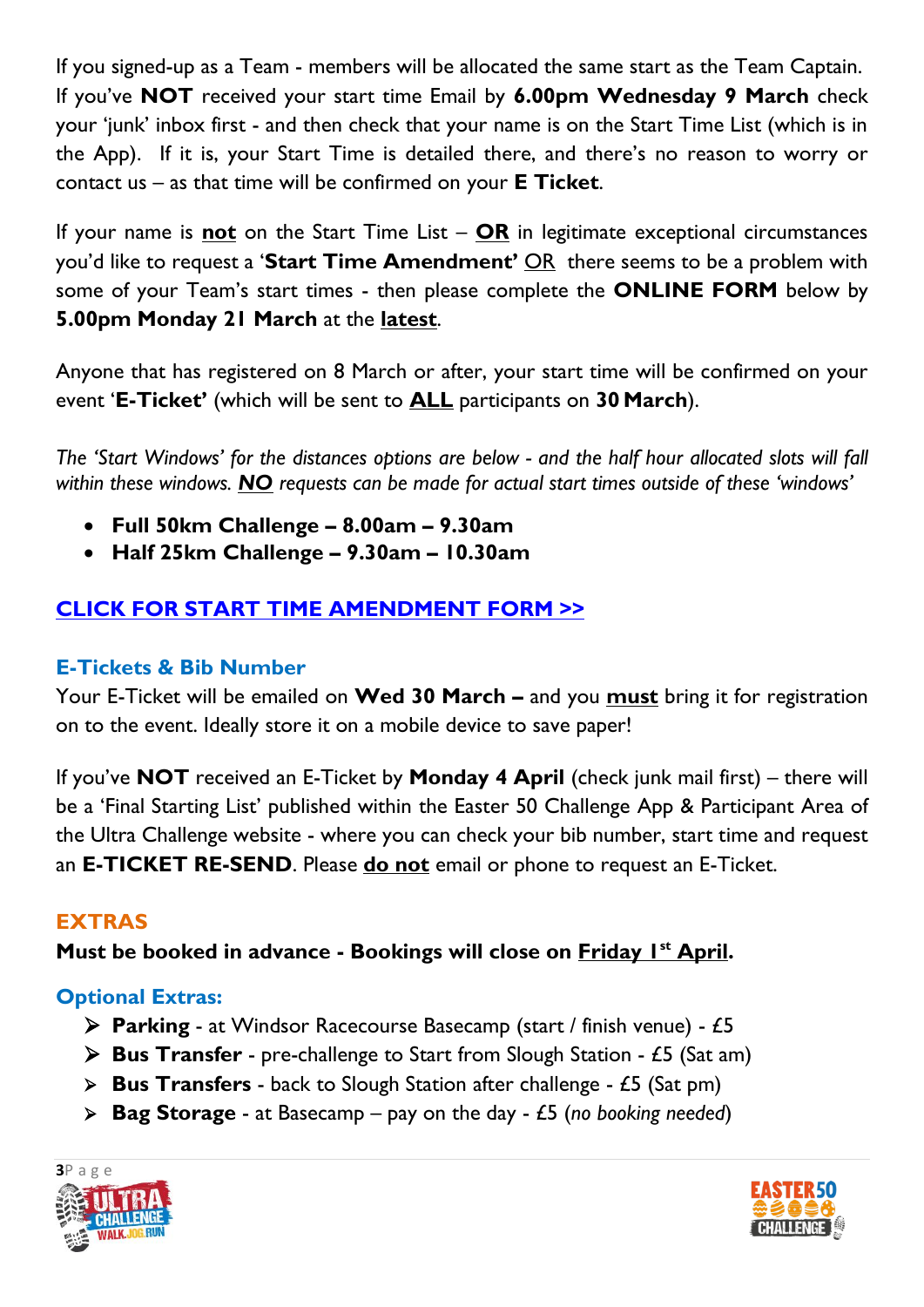*Note – the 'Bus Transfers' have changed to Slough Train Station (see below).*

#### **Optional Extras are detailed on Ultra Challenge Website - with online booking:**

#### **[CLICK HERE to book your Optional Extras >>](https://www.ultrachallenge.com/easter-challenge/bookable-extras/)**

**Please Note -** Tickets for **Parking & Bus Transfers** will be e mailed the week prior to the event (places on booked bus transfers will be based on lists we'll have on the day)

#### **Merchandise**

There's still time to purchase the special Easter 50 Challenge tech T-shirt for just £20! Also, check out our full range of Ultra Challenge merchandise including leggings, hoodies & hats! We can't guarantee sizes & availability on the day - so order NOW to avoid disappointment!

# **[CLICK HERE TO VISIT OUR ONLINE SHOP](https://action-challenge-store.myshopify.com/?_ga=2.174027488.251636658.1556526362-347708532.1543833565)** >>

# **TRAVEL – GETTING THERE & AWAY**

#### **THE START & FINISH – For all Challenges**

Windsor Racecourse, Maidenhead road, Berkshire, Windsor Sl4 5JJ.

We advise you travel to the start by car and park in our dedicated parking areas, or get dropped off (there's a drop off / pick up zone). London Paddington & Waterloo train lines have engineering works over the 9 April weekend (see below) so please pre-plan your travel.

#### *Important Train Line Info:*

Due to engineering works in the Hounslow area, which affects the Waterloo line, we have had to amend our **bus transfer** to pick up participants that are booked on the pre-event shuttle from Windsor & Eton Central and Windsor & Eton Riverside, to be picked up from **Slough Train Station**. Ensure that once disembarked – you head to the **South Exit Car Park** - and we'll meet you there, and take you to the Racecourse Basecamp (10 min drive).

# **REGISTRATION**

#### **Early Registration – Friday 8 April**

If you're in the area - Early registration will be open between 5.00pm – 8.00pm on Friday

#### **Main Registration - Saturday 9 April**

Aim to arrive at Basecamp about **1 hour before your start time**. Registration opens at 7.00am for the 8.00am starters. **Note** - if you arrive more than 1 hour before your start



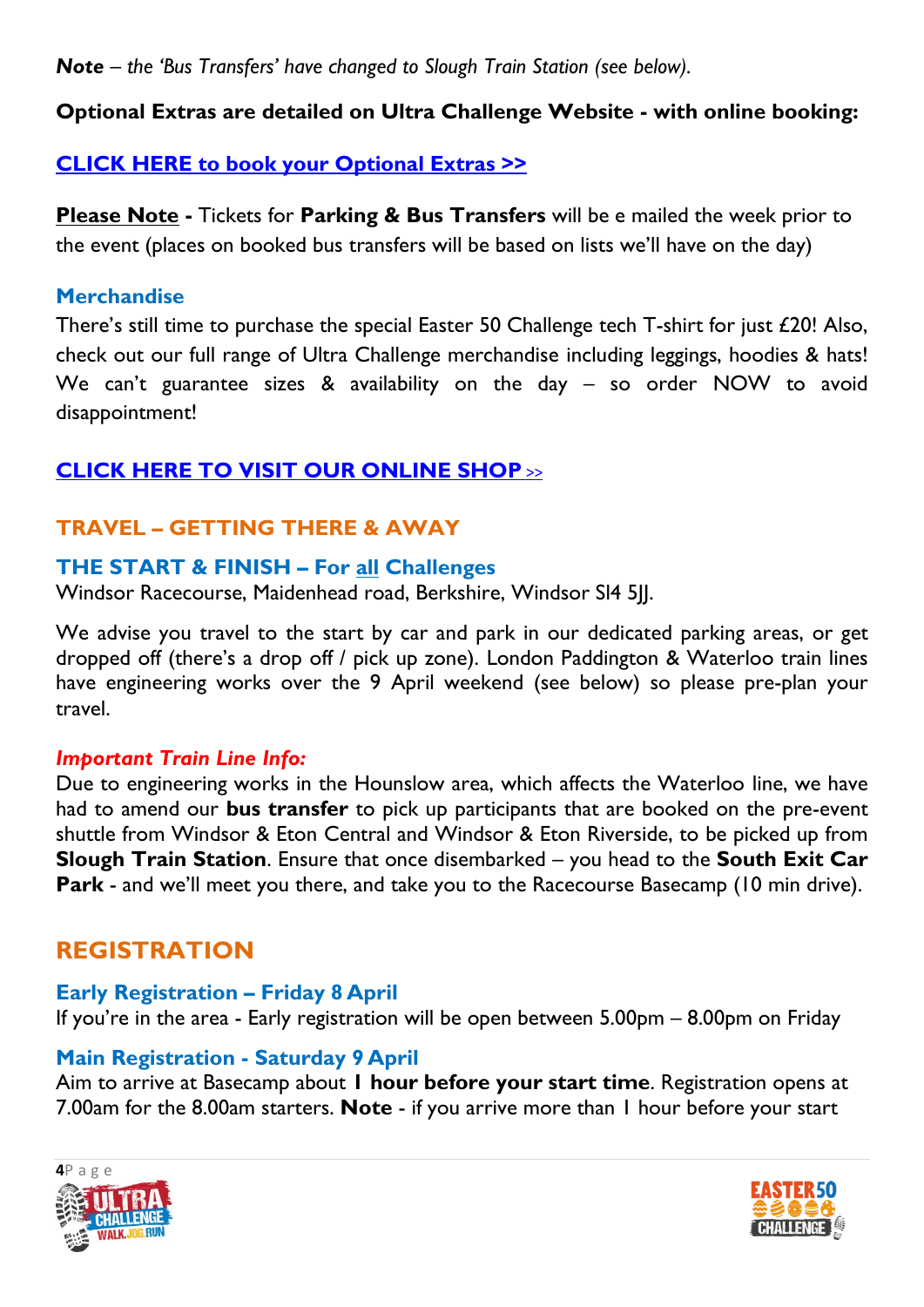time you'll have to wait outside the marquee basecamp area. If you registered on the Friday you can arrive 30 minutes before your start time if that suits

# **At Registration**

- You **MUST** present your **E-TICKET**
- Collect your **EVENT PACK** (Pass / timing chip, lanyard, bib, route card)
- You'll also get a Easter 50 Challenge neck buff
- Detail critical **medical details** on the reverse of bib (ie *serious conditions)*
- E-Tickets are **NOT** transferable we may ask for ID
- You must come with at least 2 litres of water (bottles / camel back).

You'll be called into the '**Start Pen'** about 15 mins **before** your official start time for a safety briefing & warm up – and then you'll then set off a 'wave' of about 250 or so challengers

# **THE ROUTE**

Will be marked with pink arrows, ribbons, flags & signs. You'll have access to a Google route map via the Challenge APP (mobile phone is essential) and via a QR code on the 'Route Card'

#### **Google Map**

This will be finalised & enhanced with useful information prior to the Challenge.

#### **GPX file**

You will be able to download the GPX file of the route to upload into GPS devices (Garmins etc). This GPX file will be available from Monday 4 April.

# **[CLICK HERE TO VIEW](https://www.ultrachallenge.com/easter-challenge/challenge-options/) 'ROUTE MAPS' >>**

*NOTE***:** Route is subject to change, so please always follow **the signage on the day**.

#### **Hazards on Route**

Even though we are utilising well-trodden footpaths – hazards still exist in many guises! Look out for: Traffic (cross roads in the correct places); cycle lanes; slippery surfaces (it may be wet); styles (can be tricky); steep slopes; & other pedestrians / dogs.

# **Timing & Tracking**

You'll be issued with a timing chip & lanyard to be worn around your neck during the event. This will be scanned at the start / finish line, and at rest stops. You must pass through all check points for your tracking profile to be updated. Friends & family will be able to view your progress through rest stops – and will be available via our **website** on Thursday 7 April.



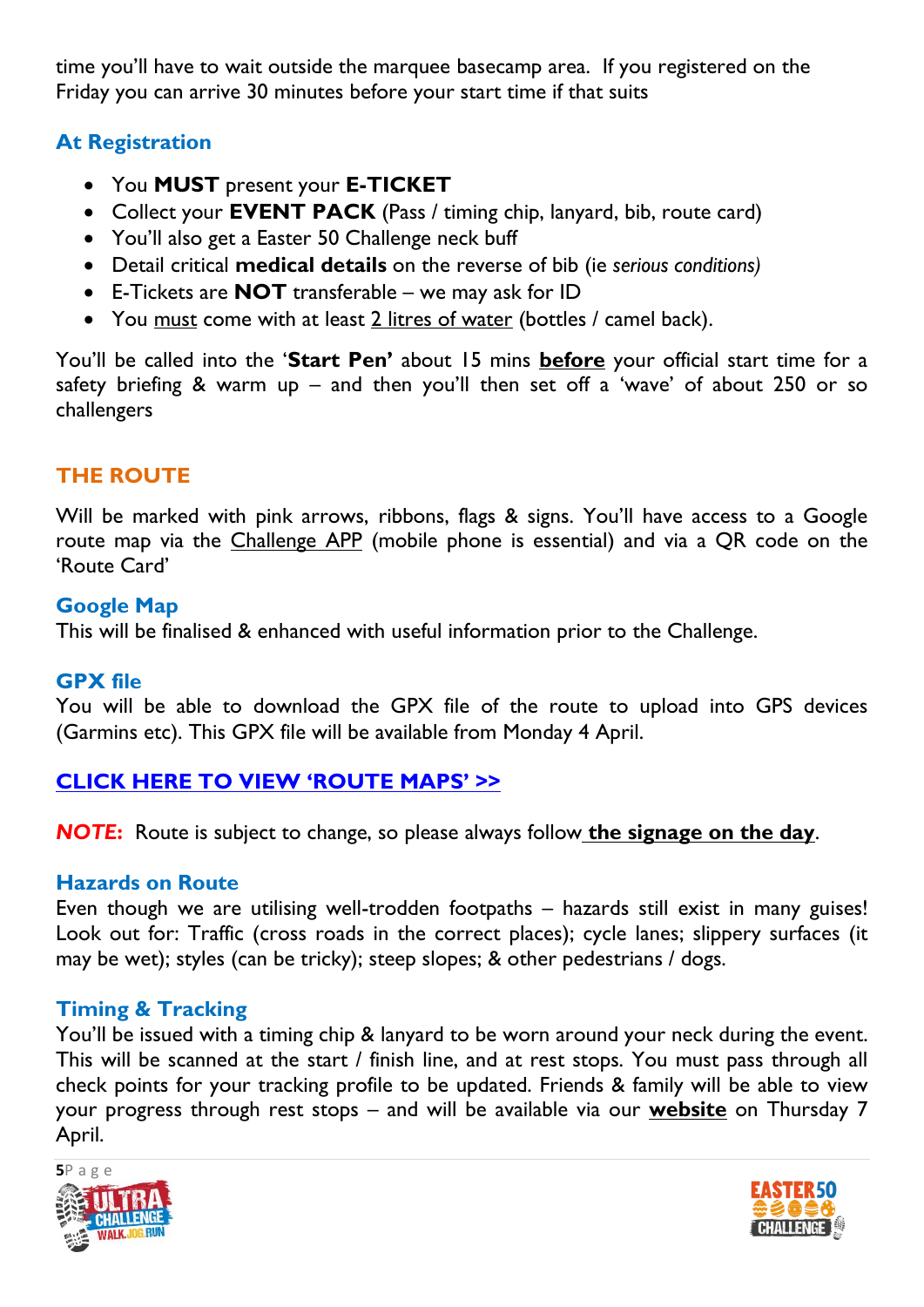#### **What's App & 'What 3 Words'**

The route is relatively remote in places & post codes often 'don't work' – so having access to (and knowing how to use) – 'What's App' location functionality and 'What 3 Words' (which is a well-known location type app) are both very useful in case you need to give your specific location to a supporter (i.e. to pick you up) or to our Control Room. Please check these out if you are not familiar with them – and download the apps!

#### **Food & Drink at Windsor Racecourse & Rest Stops**

All dietary requirements are catered for!

- **Start:** Hot drinks, biscuits, bananas (Plus breakfast vendor)
- **Rest stops**: (Runneymede (15 km) / Dorney Reach (42 km): Good mix of snacks (inc. bakery / fruit / chocolate / sweets / savoury ) - and hot drinks /water/ squash
- **Full 50km Challenges** (at 25 km halfway back at Windsor Racecourse): Picnic lunch
- **All Finishers:** Hot meal at Windsor basecamp & cupcakes + hot drinks

Please clear & dispose of all **your** rubbish in the sacks / bins provided at all the venues.

#### **Medical Facilities**

Our team of medics will be at the basecamp & at the rest stops – with mobile resources deployed for any serious incidents. You should bring your own small first aid kit – and always deal with blisters as soon as you feel a 'hot spot' (don't wait till you get to a rest stop!)

#### **FINISH LINE & DEPARTING**

All finishers will get a well-earned cheer, a medal, a glass of fizz (if wanted) and a hot meal back at the Racecourse basecamp. There's a massage service available.

# **DROP OUT PROCEDURES, CUT OFF TIMES & RULES**

During the event there will be a **Control Room** in operation. Please ensure that you save the important phone numbers prior to the Challenge.

**Emergency No.** (If you're injured but non-life threatening): **0203 915 6682 Control Room No.** (For non-emergencies i.e. you are lost): **0207 609 6695 Drop Out SMS / Whats App** (To say you're retiring etc): **07931 466138 Life Threatening Incidents CALL 999** first, **then** the emergency no. above



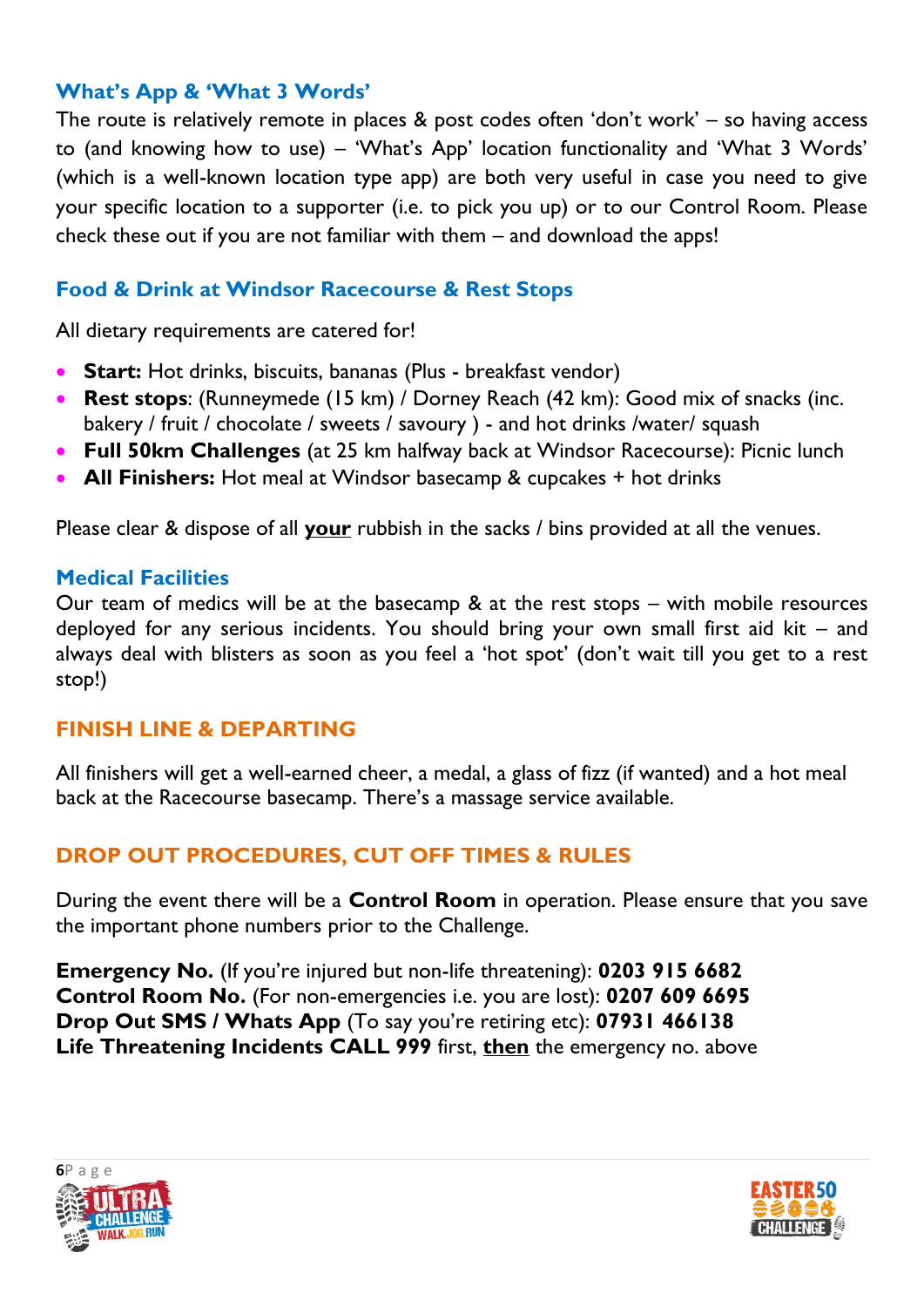# **Exiting / Retiring from the Challenge**

The ideal place to retire is at any Rest Stop or Windsor Racecourse (basecamp).

- **If dropping out at a Rest Stop -** Go to the **'Information Point'** and hand in your Event Pass and we will advise you on which direction the nearest station is or shuttle.
- **If exiting the event on the course -** text the 'Drop Out' number provided on the Event Pass (and above) with your **NAME**, **BIB NO. APPROX KM** and **TIME**, along
- with the words 'DROPPING OUT'. Include details for team mates also exiting.

#### **Cut Off Times on the Event**

The Event has an 'overall' cut off time of 11.00pm on Saturday evening for 50 km Challengers (at Windsor Racecourse). **Note** for 50km Challengers you must leave your 25 km halfway Racecourse picnic lunch stop by 4.00pm at the latest - to begin your  $2^{nd}$  half.

If anyone fails to meet these cut off times, the Organiser reserves the right to withdraw participants. We will, however, do everything we can to ensure that anyone who wants to continue can do so as we are fully aware of what 'finishing' means to many.

#### **Event Rules**

There aren't too many other rules – but the ones we have are important. Please make sure you familiarise yourself with these rules - and our Ultra Code before the Challenge:

- Do not attend the event if you are ill or have an infectious disease
- Your Bib & Event Pass must be worn at all times
- You must have a mobile phone with you & the app installed (+ WhatsApp or 3 Words)
- Participants must ensure they are hydrated, fed & rested before commencing any stage of the event and report any concerns to an Event Medic or Event Staff
- If, in the opinion of an Event Medic, a participant is considered unfit to complete further stages, that participant will be excluded as necessary
- All Challengers **MUST** wear a head torch during the hours of darkness.
- The Event Organiser reserves the right to operate the cut off time with Rest Stop's closing times in accordance with this time frame.
- No individual should leave a rest stop alone during the hours of darkness you must be with a TREK MASTER - guided group or be part of a team
- The Organiser reserves the right to remove a participant from the Challenge if, in their reasonable opinion, the participant's actions or behaviour is likely to significantly impact the wellbeing of other participants, staff, suppliers, or members of the public or will bring the reputation of the event and / or the event organiser into disrepute.



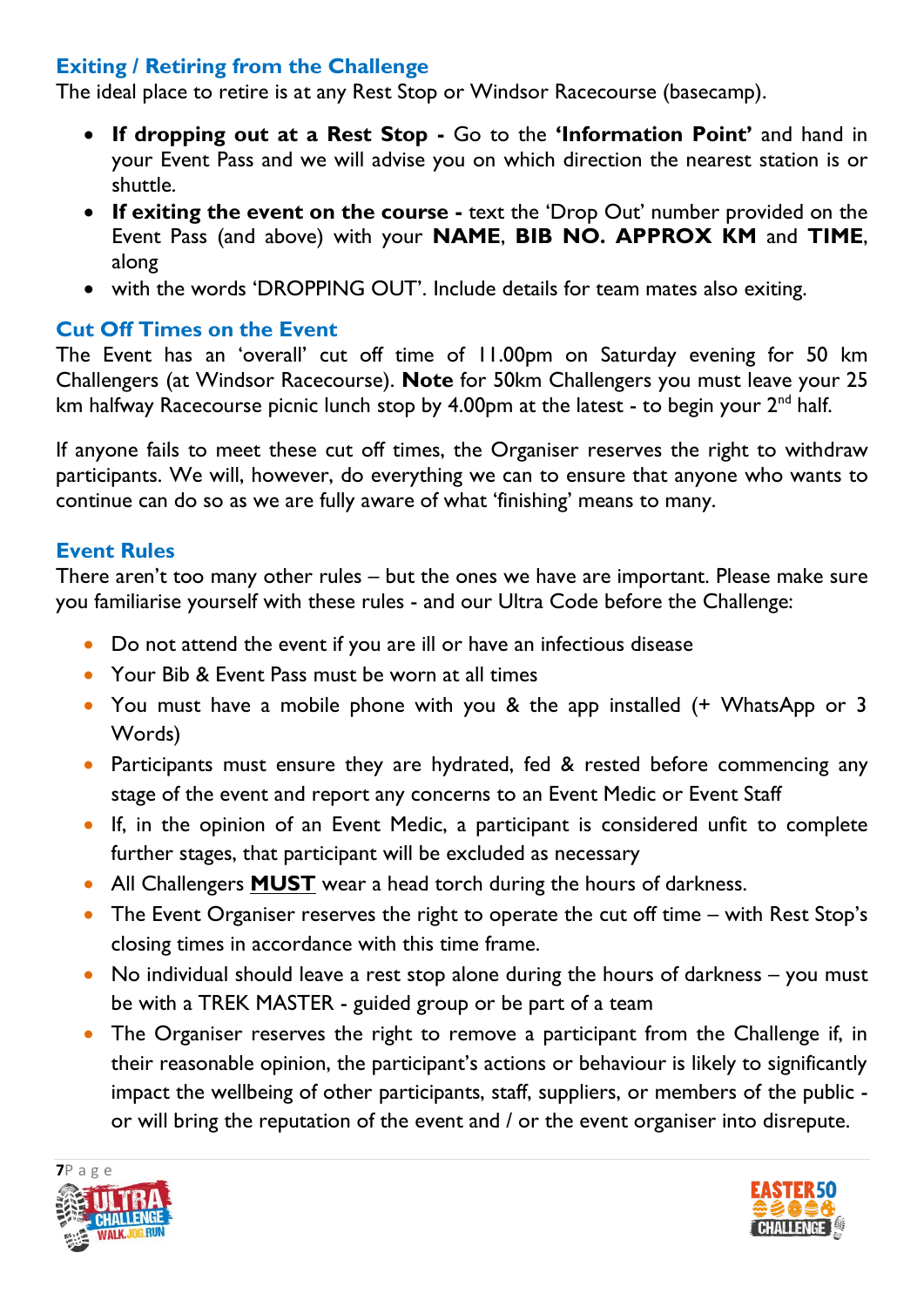If any participants are encouraging, or hosting 'non-registered challengers' to take part in the challenge alongside them in some way, and are seen to be passing food /drink to them – all involved will be disqualified, all our services will be immediately withdrawn, offenders will be removed from our venues, and no refunds of any kind will be made.

# **The Ultra Code**

It is important to remember that the route goes through public paths and can run close to private property. In respect of this, please be sure to always follow the Ultra Code:

- **No littering at all** bring a bag for your litter dispose of at rest stops
- Be considerate of local residents
- Use the toilets provided (and please use them properly!)
- Respect private property (keep out)
- Beware of roads and always cross in the correct places
- Be considerate of walkers on the route who may not be taking part

# **SUPPORTERS AT REST STOPS & WINDSOR RACECOURSE**

There will be a supporter zone at Windsor Racecourse basecamp. At our 2 Rest Stops there is very limited access. Rest Stop 1 - Runnymede, has NO access for supporters due to restricted space. Rest Stop 2 – Dorney Reach - outdoor space for spectators will be available.

# **What can you expect next from us…**

- **1. Pre-Event Video Briefing** Our Pre-Event Briefing gives you a quick rundown on what you can expect on the day, the route, hints & tips! This is live via App and Participant's Area of the Ultra Challenge website.
- **2. E-Tickets** These will be sent to you on Wed 30<sup>th</sup> March keep an eye out for them in your inbox!
- **3. Timing Website & Good Luck** On 7<sup>th</sup> April the Easter 50 Challenge timing & tacking website will go live and a final 'Good Luck' email form us will.
- **4. Official Results & Certificates Released** Your final times will be released via the timing website on the  $11<sup>th</sup>$  April – you'll also be able to download your Easter Challenge certificate!

**We wish you the best of luck for your challenge, and f you have any questions, please initially visit our online Help Centre on our website:**